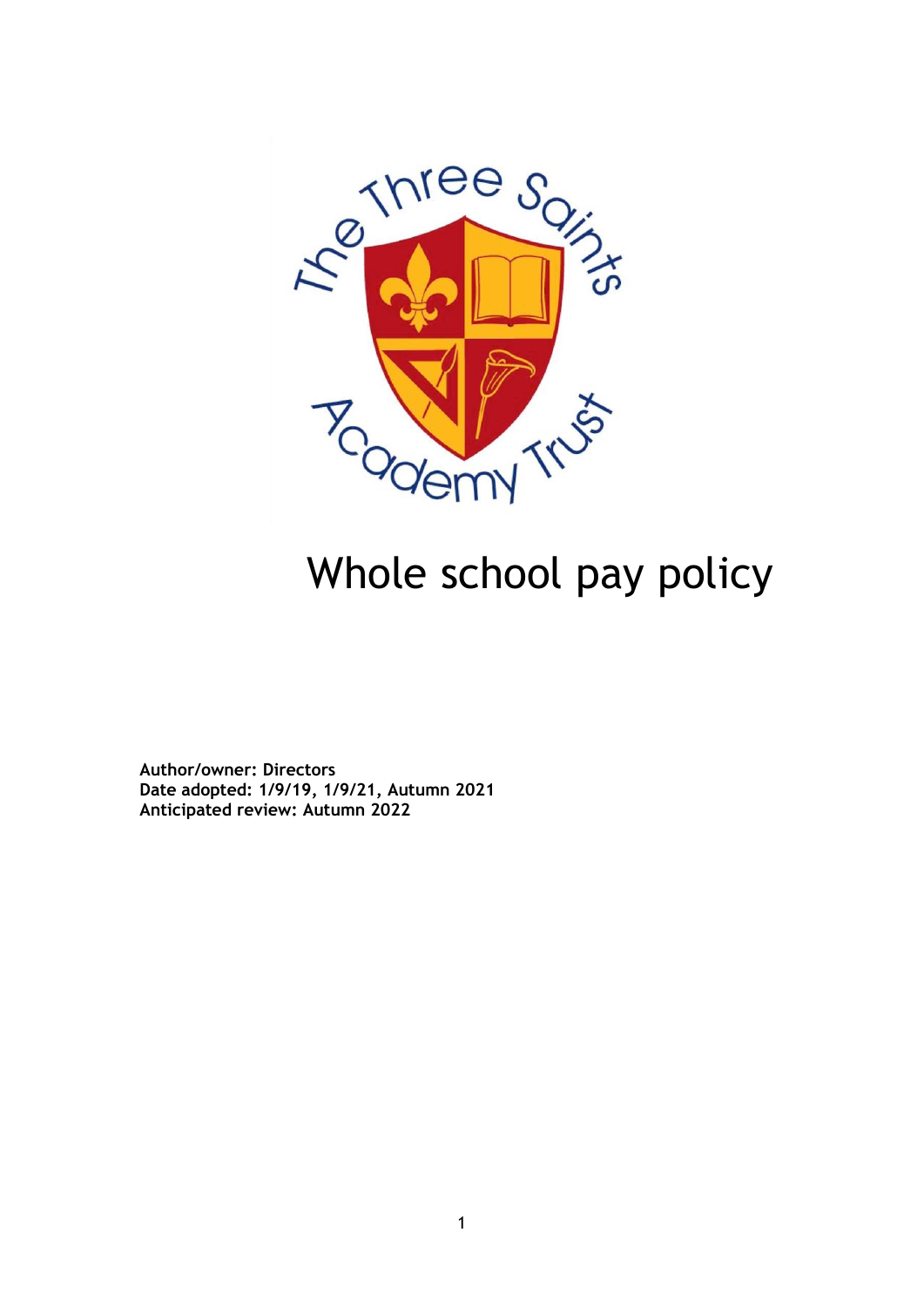# **Contents**

| 1.<br>2.<br>3.       |                                                                                              |  |  |  |
|----------------------|----------------------------------------------------------------------------------------------|--|--|--|
|                      |                                                                                              |  |  |  |
| 1.<br>2.<br>3.<br>4. |                                                                                              |  |  |  |
| 5.                   |                                                                                              |  |  |  |
| 6.                   |                                                                                              |  |  |  |
|                      | Leading practitioner posts pay ranges and progression  Error! Bookmark not<br>7.<br>defined. |  |  |  |
| 8.                   |                                                                                              |  |  |  |
| 9.                   | Teaching and Learning Responsibility (TLR) payments 11                                       |  |  |  |
| 10.                  |                                                                                              |  |  |  |
|                      |                                                                                              |  |  |  |
|                      |                                                                                              |  |  |  |
|                      |                                                                                              |  |  |  |
|                      |                                                                                              |  |  |  |
|                      |                                                                                              |  |  |  |
|                      |                                                                                              |  |  |  |
|                      |                                                                                              |  |  |  |
| 1.                   |                                                                                              |  |  |  |
| 2.                   |                                                                                              |  |  |  |
| 3.                   |                                                                                              |  |  |  |
| 4.                   |                                                                                              |  |  |  |
| 5.                   |                                                                                              |  |  |  |
| 6.                   |                                                                                              |  |  |  |
| 7.                   |                                                                                              |  |  |  |
|                      |                                                                                              |  |  |  |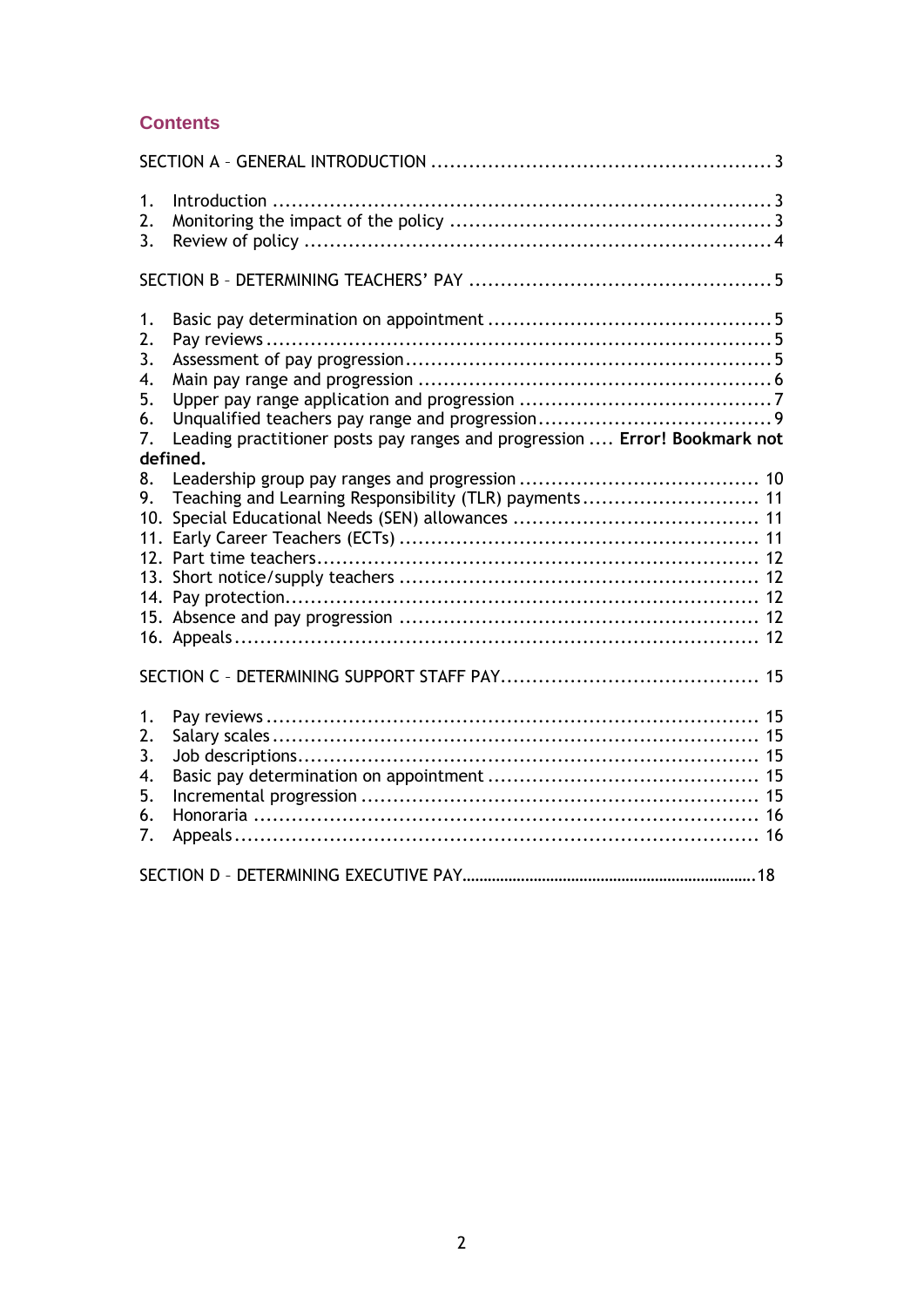# <span id="page-2-0"></span>**SECTION A – GENERAL INTRODUCTION**

#### <span id="page-2-1"></span>**1. Introduction**

- 1.1 This policy sets out the framework for making decisions on employees' pay. It has been developed to comply with current legislation<sup>1</sup>, the requirements of the School Teachers' Pay and Conditions Document (STPCD), the National Joint Council for Local Government Services National Agreement on Pay and Conditions of Service ("Green Book") and in accordance with the principles of public life – objectivity, openness and accountability.
- 1.2 As part of the application of this policy, the Three Saints Academy Trust will collect, process and store personal data in accordance with our data protection policy. We will also comply with the requirements of **Data Protection Legislation** (being the UK General Data Protection Regulation and Data Protection Act 2018) and any implementing laws, regulations and secondary legislation, as amended or updated from time to time, (and our Workforce Privacy Notice sets out how we will gather, process and hold personal data of individuals in relation to pay.
- 1.3 In adopting this pay policy the aim is to:
	- (a) achieve excellent outcomes for all students
	- (b) support the recruitment and retention of a high quality workforce
	- (c) complement the Three Saints Academy Trust's performance management and appraisal policy which is supportive and developmental and ensures employees have the skills and support to do their job effectively
	- (d) complement the delivery of the statutory appraisal process and make robust decisions on teacher and leadership pay
	- (e) enable us to recognise and reward staff appropriately for their contribution to the Three Saints Academy Trust
	- (f) help to ensure that decisions on pay are managed in a fair, just and transparent way whilst eliminating unnecessary bureaucracy for all concerned. The use of evidence in this process will be proportionate and clearly rooted in the appraisal process
	- (g) ensure that there is no pay discrimination in decision making and that decisions on pay (where applicable) are based on evidence and can be justified
- 1.4 Pay decisions at this Trust are made by the Directors Board based on evidence which will be linked to appraisal outcomes and other indicators.
- 1.5 This policy has been agreed following consultation with staff and the recognised trade unions. The Directors board adopted this policy on 16 December 2021.
- <span id="page-2-2"></span>**2. Monitoring the impact of the policy**

<sup>1</sup> Including the Employment Relations Act 1999, the Equality Act 2010, the Part-time Workers (Prevention of Less Favourable Treatment) Regulations 2000 and the Fixed-Term Employees (Prevention of Less Favourable Treatment) Regulations 2002.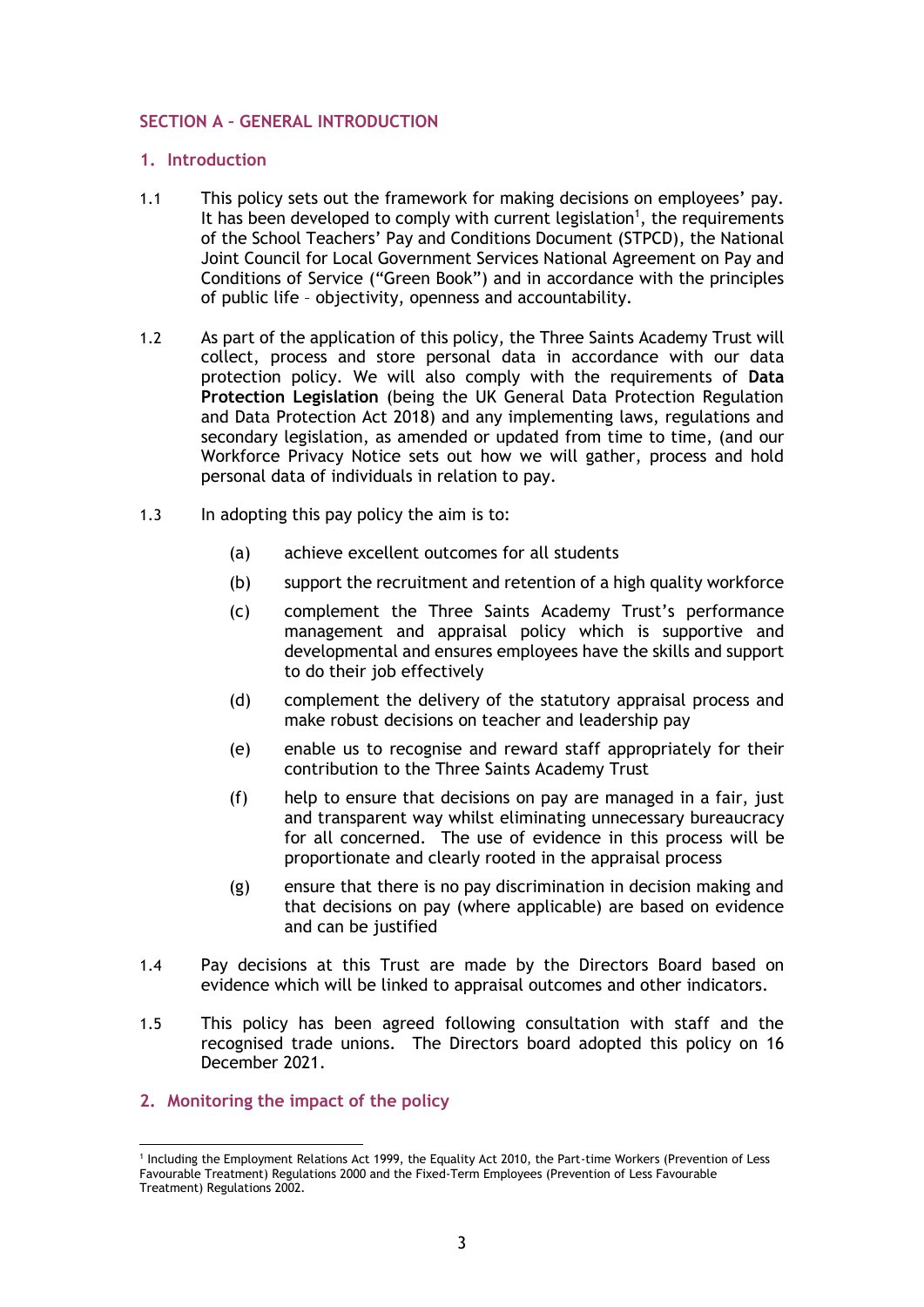- 2.1 The Board of Directors will monitor the outcomes and impact of this policy on an annual basis, including trends in progression across specific groups of staff to assess its effect and the school's continued compliance with equalities legislation.
- <span id="page-3-0"></span>**3. Review of policy**
- 3.1 This policy is reviewed annually by the trust in consultation with the recognised trade unions. We will monitor the application and outcomes of this policy to ensure it is working effectively.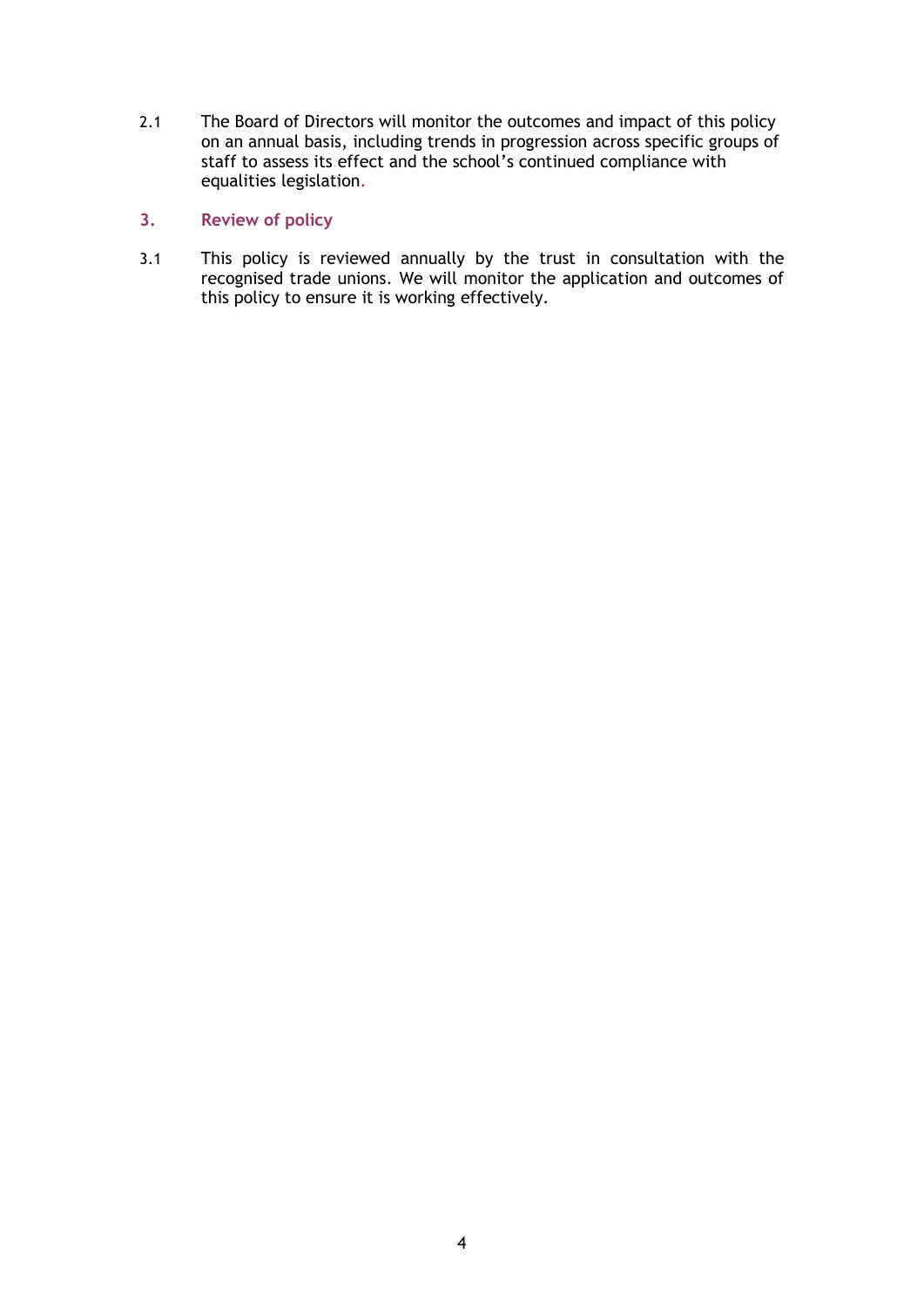#### <span id="page-4-0"></span>**SECTION B – DETERMINING TEACHERS' PAY**

#### <span id="page-4-1"></span>**1. Basic pay determination on appointment**

- 1.1 The Trust will determine the pay range for a vacancy prior to advertising it. On appointment it will determine the starting salary within that range to be offered to the successful candidate.
- 1.2 In making such determinations, the Trust may take into account a range of factors, including:
	- (a) the nature of the post
	- (b) the level of qualifications, skills and experience required
	- (c) market conditions
	- (d) the wider Trust context and strategic priorities
- 1.3 Although there is no assumption that a teacher will be paid at the same rate as they were being paid in a previous school, the school will determine the appropriate rate of pay for a teacher joining the school taking account of salary expectations, current salary and the factors set out above.

#### <span id="page-4-2"></span>**2. Pay reviews**

- 2.1 The Directors will ensure that each teacher's salary is reviewed annually by no later than 31 October each year or by no later than 31 December each year for headteachers. Pay increases will be backdated to 1 September of the same academic year.
- 2.2 Salary will also be reviewed if a teacher takes up a new post with effect from the date the post commenced or in other circumstances as required, with effect from the relevant date. Pay reviews in this trust will be carried out in a manner that minimises the impact on workload for individual teachers, line managers and headteachers.
- 2.3 All teachers will be notified in writing within one month of a decision on pay setting out their salary, any payments or other financial benefits awarded, any safeguarding, where a copy of the staffing structure and pay policy may be inspected and any other information required by STPCD.

#### <span id="page-4-3"></span>**3. Assessment of pay progression**

- 3.1 The pay policy sets out how we will recognise and reward performance to support continuous improvement. In this Trust all teachers will receive regular feedback on their performance and are subject to an annual performance appraisal. The arrangements for teacher appraisal are set out in our Appraisal Policy.
- 3.2 Decisions regarding pay progression will be made with reference to the appraisal process. A fair and transparent assessment process will be in place where decisions are based on evidence whilst being proportionate to be able to support robust decisions. Evidence should be readily available from day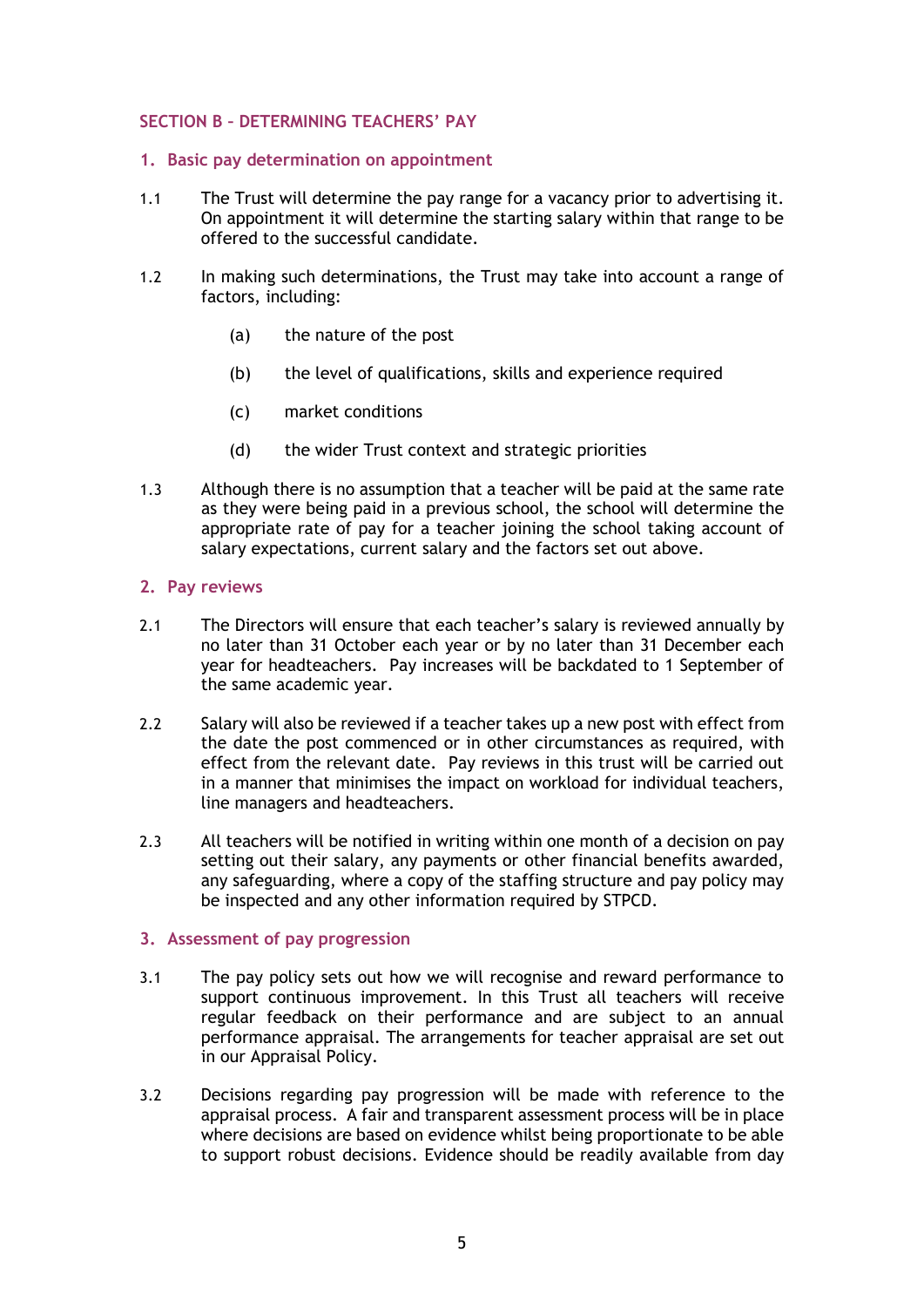to day practice in school and be considered in the context of minimising bureaucracy.

- 3.3 In this Trust, judgements of performance will be made in relation to how the teacher has met appraisal outcomes, their objectives and the Teachers' Standards.
- 3.4 The evidence we will use may include, but not be limited to tracking pupil progress, lesson observations, the views of pupils and parents. Objectives and performance management discussions will not be based on teacher generated data and predictions, or solely on the assessment data for a single group of pupils.
- 3.5 Teachers' appraisal reports will contain pay recommendations. These recommendations will be reviewed by the Head Teacher and will be moderated across the Trust.
- 3.6 Final decisions about whether or not to accept a pay recommendation will be made by the Directors, having regard to the appraisal report containing the pay recommendation.
- 3.7 It will be possible for a 'no progression' determination to be made without recourse to the capability procedure.
- 3.8 Where teaching, progress or compliance with the Teachers' Standards (where applicable) is not meeting expectations the Head Teacher will determine support and if necessary the capability procedure will be used. In such situations there would be no pay progression during that year.
- 3.9 The Directors board will consider its approach in the light of the Trust's budget and ensure that appropriate funding is allocated for pay progression at all levels.

#### <span id="page-5-0"></span>**4. Main pay range for teachers**

4.1 The main pay range within this trust is from £25,714 - £36,961 per annum. Within this range this Trust has six reference points which are as follows:

| Point                      | <b>Annual FTE salary</b> |
|----------------------------|--------------------------|
| 1 (main pay range minimum) | £25, 714                 |
| -2                         | £27,600                  |
| 3                          | £29, 664                 |
|                            | £31, 778                 |
| 5                          | £34, 100                 |
|                            | £36, 961                 |

Pay progression for main pay range teacher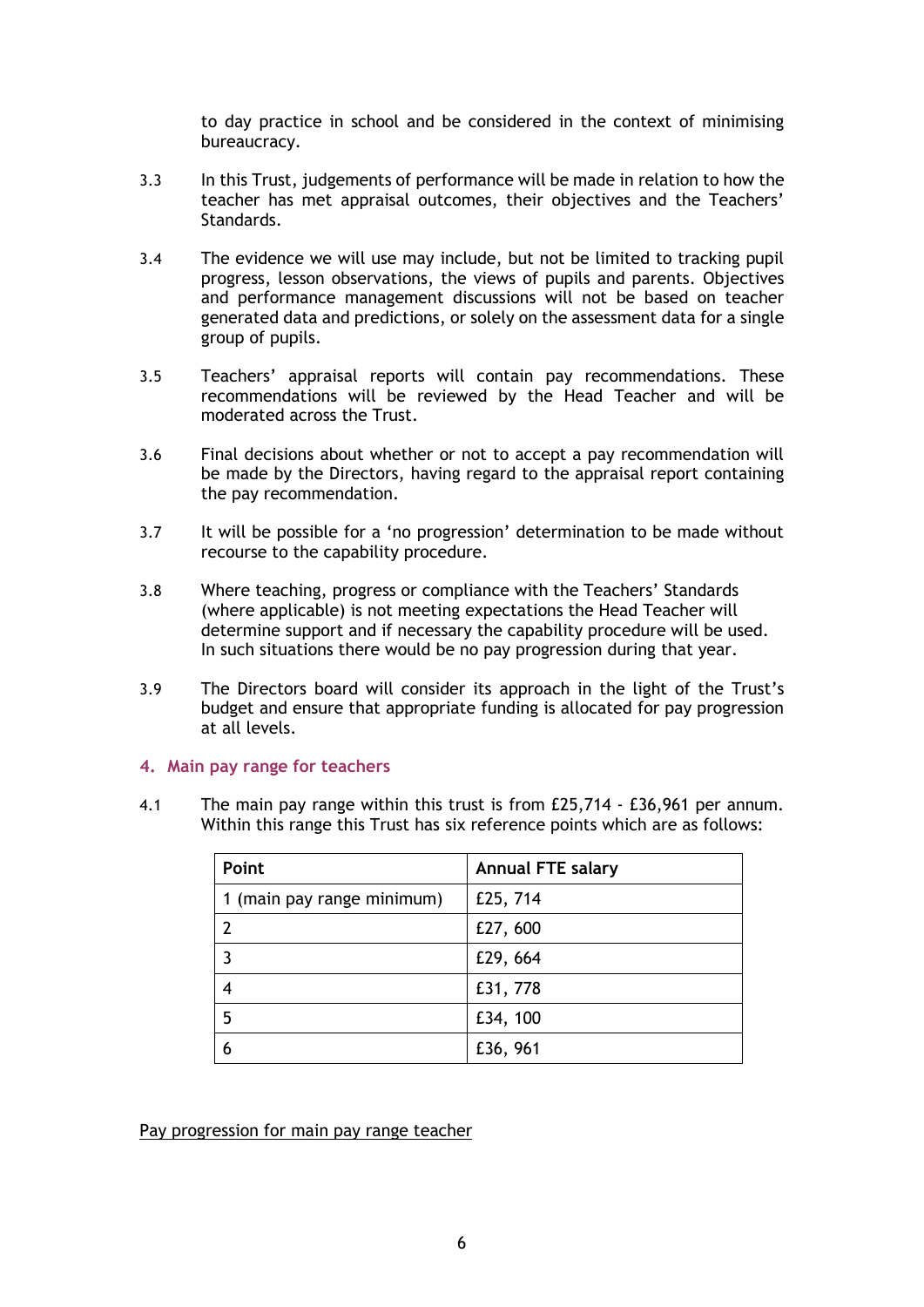- 4.2 Eligible main pay range teachers will be automatically considered for progression and no application will be necessary. However annual pay progression within the range is not automatic and decisions regarding pay progression will be clearly attributable to the teacher's performance with reference to the appraisal process and the criteria set out in this pay policy.
- 4.3 Teachers will progress by one point until they reach the top of their range if in the professional judgement of the Head Teacher they can demonstrate and the Board of Directors is satisfied that there is evidence of:
	- (a) All objectives being met
	- (b) The quality of the teaching throughout the year being good
	- (c) Pupil progress targets being achieved
	- (d) The Teachers' Standards being met in full
- 4.4 Additional progression may be considered for those teachers who in the professional judgement of the Head Teacherthat they can demonstrate and the Board of Directors is satisfied that there is evidence of:
	- (a) All objectives being met and exceeded
	- (b) The quality of teaching throughout the year being considered exceptional and exceeds expectations
	- (c) Progress targets being exceeded in the majority of groups or pupils
	- (d) Successful leadership of a whole school initiative where impact can be evidenced

#### <span id="page-6-0"></span>**5. Upper pay range for teachers**

5.1 The upper pay range within this trust is from £38,690- £41,604 per annum. Within this range this Trust has three reference points which are as follows:

| <b>Point</b>                | <b>Annual FTE salary</b> |
|-----------------------------|--------------------------|
| 1 (upper pay range minimum) | £38,690                  |
|                             | £40,124                  |
| 3 (upper pay range maximum) | £41,604                  |

#### Application to be paid on the upper pay range

5.2 Any qualified teacher may apply to be paid on the upper pay range and any such application must be assessed in line with this policy. It is the responsibility of the teacher to decide whether or not they wish to apply to be paid on the upper pay range.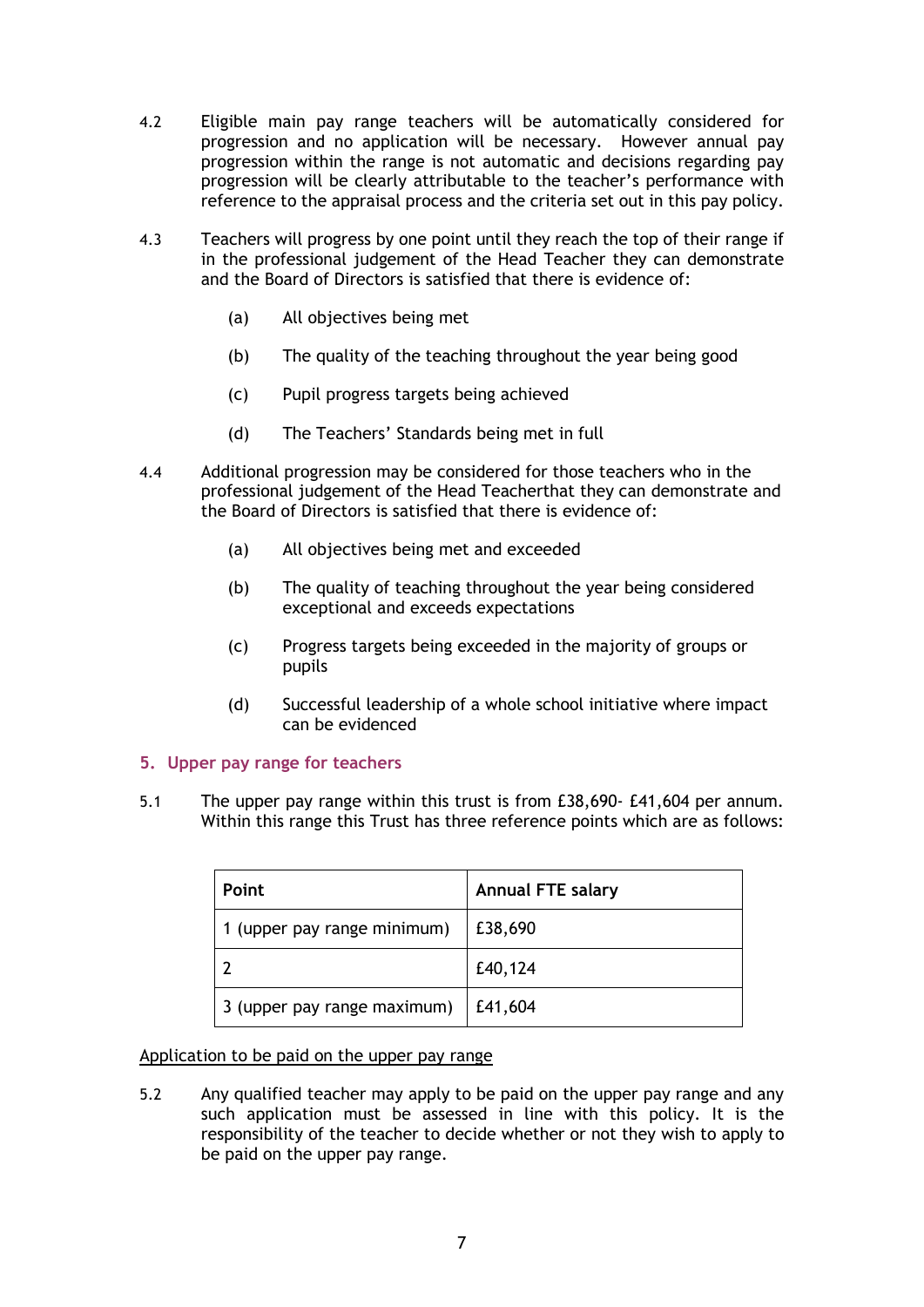- 5.3 Applications may be made once a year by no later than  $30<sup>th</sup>$  September.
- 5.4 Applications should contain evidence from the last 2 years, should be made in writing and be submitted to the Head Teacher.
- 5.5 An application from a qualified teacher to progress on to the upper pay range will be successful where they can demonstrate that they meet not only the Teachers' Standards, but are highly competent in all elements of the standards and that their achievements and contribution are substantial and sustained.

In this trust this means that to achieve progression to this pay range, the Directors must be satisfied that the teacher meets the definition of substantial contribution as set out below and there is evidence that this is sustained performance over 2 years:

- (a) All objectives must be exceeded
- (b) Quality of teaching throughout the year is exceptional and consistently exceeds expectations
- (c) Evidence of coaching and supporting colleagues to achieve improved student outcomes
- (d) Acting as a role model for Teaching & Learning, playing a critical role in the life of the school
- (e) A commitment to personal development and CPD focussed on improving outcomes for students
- (f) Highly competent in all areas of the Teachers' Standards
- (g) The contribution at this level must be substantial and sustained.
- 5.6 The application will initially be assessed by the Head Teacher. The Head Teacher will then make recommendations to the Directors who will make the final decision.
- 5.7 The assessment will usually be made by  $31<sup>st</sup>$  December
- 5.8 If successful, applicants will move on to the upper pay range backdated to the start of that academic year].
- 5.9 Ordinarily a successful teacher will be placed on the bottom of the upper pay range. In exceptional circumstances the Head Teacher may recommend a higher salary based on:
	- (a) the nature of the post and the responsibilities it entails
	- (b) the level of qualifications, skills and experience of the teacher
	- (c) market forces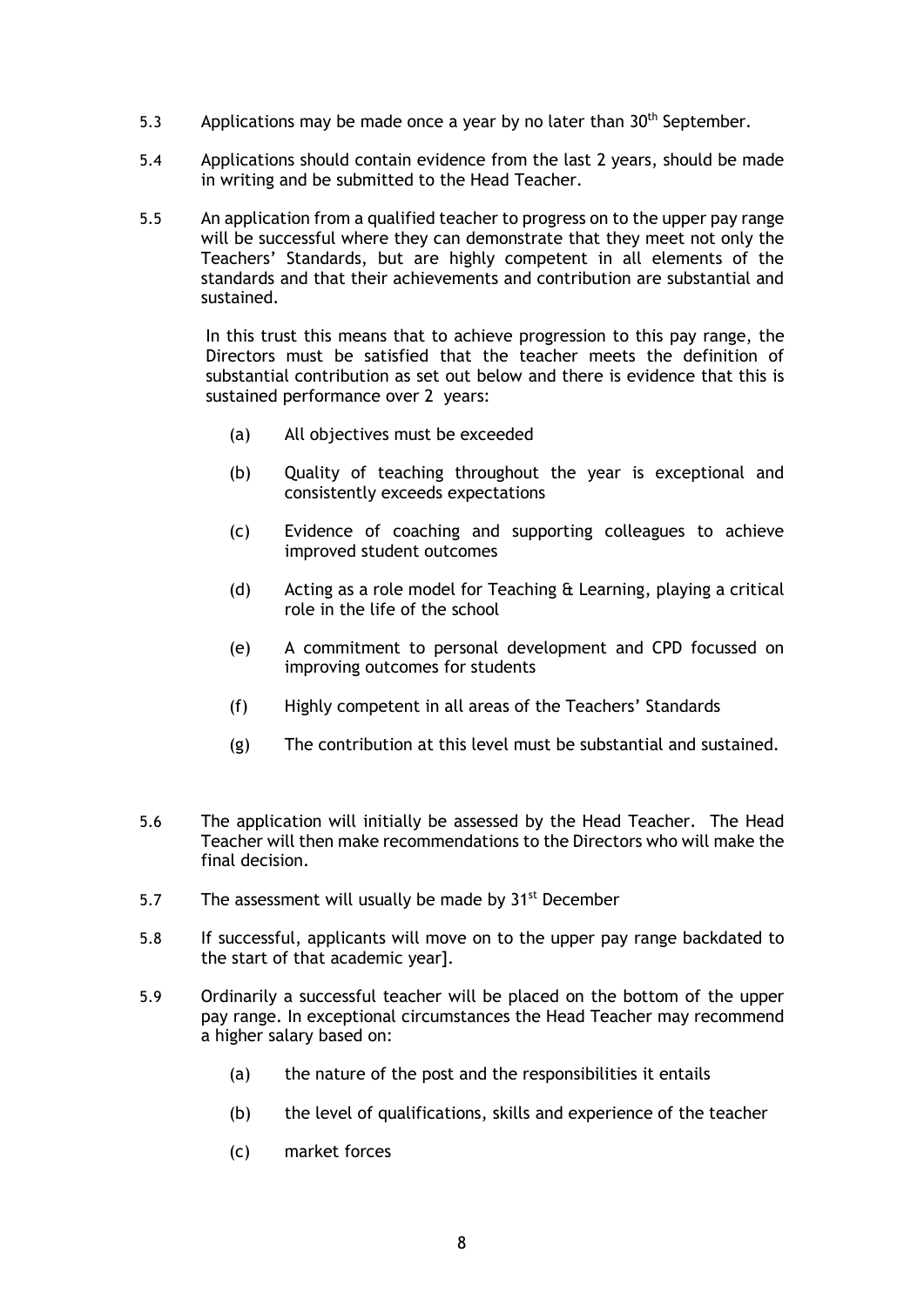5.10 If unsuccessful, feedback will be provided in writing by Head Teacher along with confirmation of the process for appeals.

#### Pay progression for teachers within the upper pay range

- 5.11 Once a teacher has moved on to the upper pay range, if eligible they will be automatically considered for further progression no more than once every two years and no application will be necessary. However annual pay progression within the range is not automatic and decisions regarding pay progression will be clearly attributable to the teacher's performance with reference to the appraisal process.
- 5.12 Upper pay range teachers will progress by one point, until they reach the top of the range, if they can demonstrate and the Board of Directors is satisfied that there is evidence from the required period of continuing to meet the criteria at 5.5.
- 5.13 Additional progression up the range may be considered for upper pay range teachers where performance is judged to be exceptional taking in to consideration the criteria at 5.5 and where all objectives have been exceeded.

# <span id="page-8-0"></span>**6. Pay range for unqualified teachers**

6.1 The unqualified teacher pay range within this trust is from £18,419 - £28,735 per annum. Within this range this Trust has six reference points which are as follows:

| <b>Point</b>                                 | <b>Annual FTE salary</b> |
|----------------------------------------------|--------------------------|
| 1 (unqualified teacher pay<br>range minimum) | £18, 419                 |
|                                              | £20, 532                 |
| ٦                                            | £22, 644                 |
| 4                                            | £24, 507                 |
| 5                                            | £26, 622                 |
| 6 (unqualified teacher pay<br>range maximum) | £28, 735                 |

# Pay progression for unqualified teachers

6.2 Eligible unqualified teachers will be automatically considered for further progression and no application will be necessary. However annual pay progression within the range is not automatic and decisions regarding pay progression will be clearly attributable to the teacher's performance with reference to the appraisal process.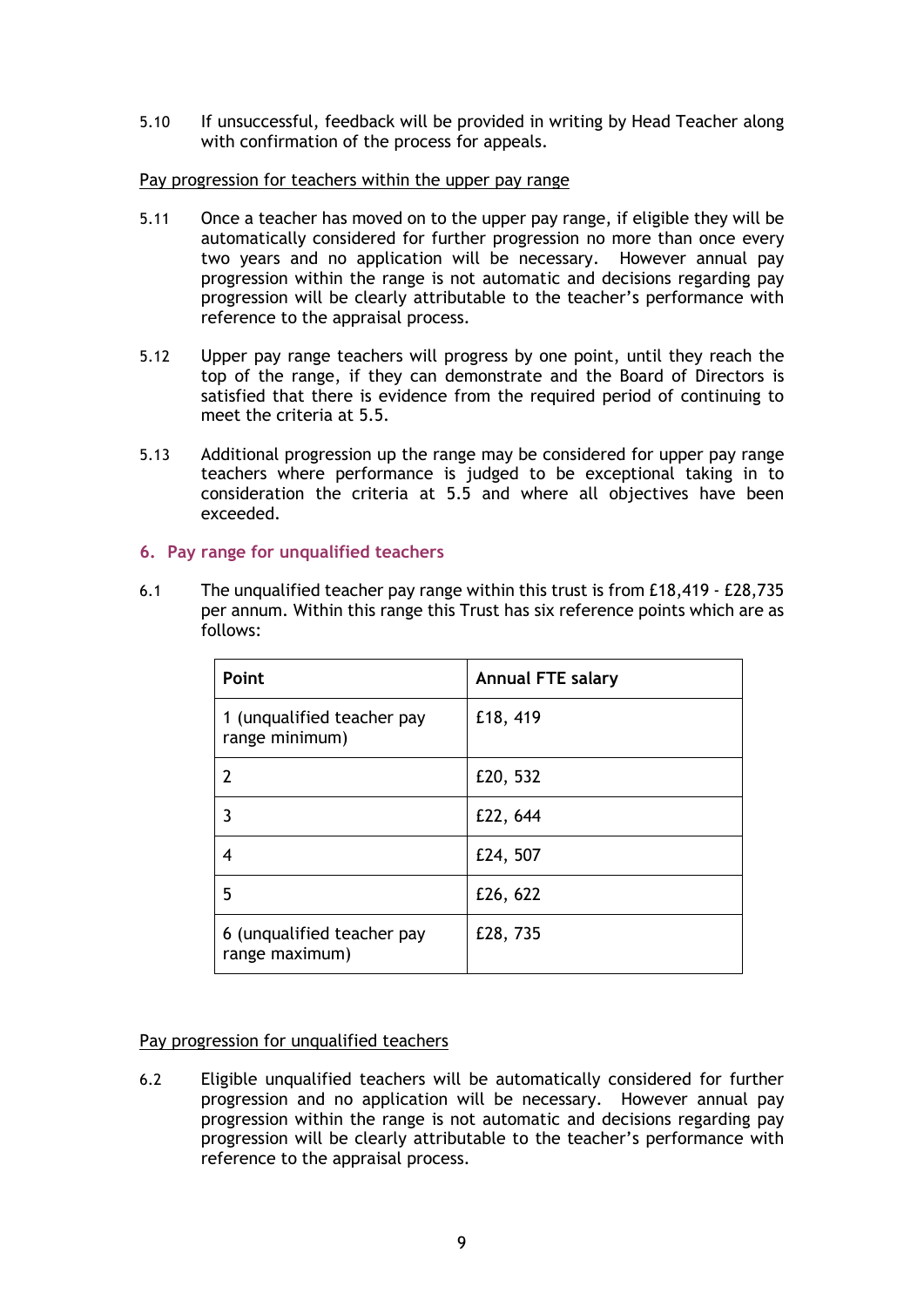- 6.3 Judgements of performance will be made in relation to appraisal outcomes and meeting objectives. The minimum expectation to achieve pay progression is:
	- (a) All objectives are met
	- (b) The quality of the teaching throughout the year is good
	- (c) Pupil progress targets achieved for all groups
- 6.4 Additional progression will be considered for unqualified teachers who demonstrate:
	- (a) All objectives are met and exceeded
	- (b) The quality of teaching throughout the year is considered exceptional and exceeds expectations
	- (c) Progress targets exceeded in the majority of groups or pupils

# <span id="page-9-0"></span>**7. Pay ranges for members of the leadership group**

7.1 Pay ranges for headteachers, deputy headteachers and assistant headteachers will be determined in line with STPCD for new appointments, where responsibilities significantly change or if this trust chooses to review pay of leadership posts in line with STPCD. The pay range will take into account all permanent responsibilities of the role, any challenges that are specific to the role and all other relevant considerations including the skills and competencies required. Pay ranges will allow appropriate scope for performance related progression over time.

# Headteachers

- 7.2 The school will be assigned to a headteacher group calculated using its total unit score, in accordance with STPCD.
- 7.3 A pay range will be determined for the headteacher which will not normally exceed the maximum of the headteacher group, unless the specific exceptional circumstances or candidate warrant it, up to an additional 25%.
- 7.4 Additional payments may be made to a headteacher for temporary responsibilities that are in addition to the duties taken in to account for the determination at 8.1-8.3. The total sum of any temporary payments will not normally exceed 25% of the headteacher's annual salary.
- 7.5 In addition, the total sum of annual salary combined with any temporary payments (where applicable) will not exceed the maximum of the headteacher group, calculated at 8.2, by more than 25%. Where this, or exceeding the limits set out at 8.3 and 8.4 are being considered by the the Board of Directors, there must be wholly exceptional circumstances and a business case will be made and the Board will seek external independent advice.

# Deputy headteachers and assistant headteachers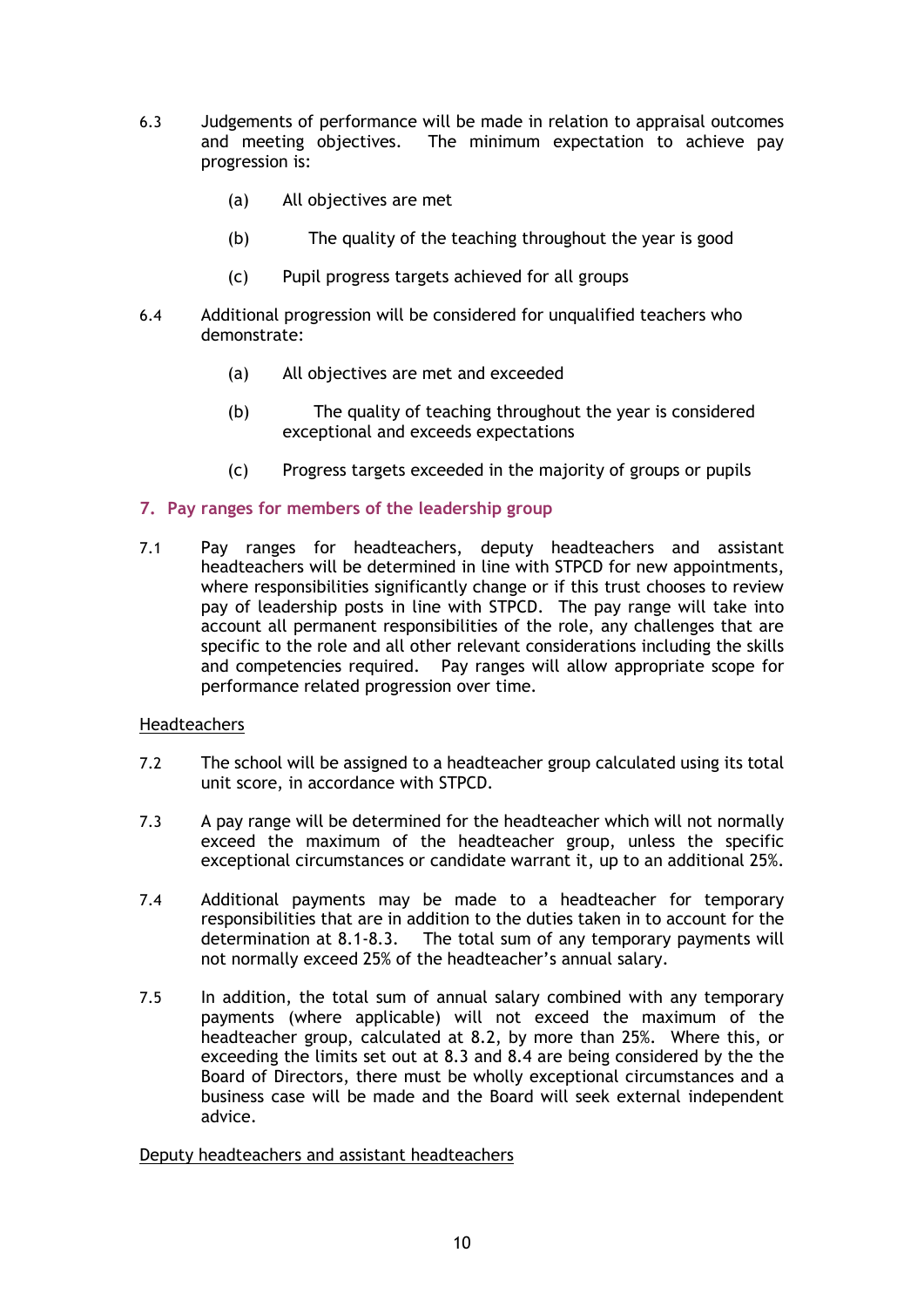7.6 A pay range will be determined for any deputy headteacher and assistant headteacher, considering how the role fits within the wider leadership structure of the school. The pay range will not exceed the maximum of the headteacher group for the school and will not normally overlap with the pay range of the headteacher, except in exceptional circumstances.

#### Pay progression for members of the leadership group

- 7.7 Eligible members of the leadership group will be automatically considered for further progression and no application will be necessary. However annual pay progression within the range is not automatic and decisions regarding pay progression will be clearly attributable to the leadership group member's performance with reference to the appraisal process.
- 7.8 Leadership group members will progress by one point until they reach the top of their range if they can demonstrate and the Board of Directors is satisfied that there is evidence of sustained high quality of performance in school leadership and management and pupil progress, clearly linked to school improvement priorities and outcomes.
- 7.9 Additional progression may be considered for members of the leadership group where performance is judged to be exceptional taking in to account the criteria at 8.8 and where all objectives have been exceeded.

# <span id="page-10-0"></span>**8. Teaching and Learning Responsibility (TLR) payments**

- 8.1 In this Trust we pay TLR1 or TLR2 to a classroom teacher for undertaking a sustained additional responsibility in the context of our staffing structure for the purpose of ensuring the continued delivery of high quality teaching and learning and for which the teacher is made accountable. The award is made whilst the teacher remains in the same post or occupies another post in the absence of a post-holder.
- 8.2 Current values are as follows in accordance with the staffing structure:
- 8.3 TLR1 **E8,291 £14,030 per annum and TLR2 E2,873** £7,017 per annum In addition we may award a fixed-term TLR3 to a classroom teacher for time-limited, clearly defined school improvement projects, or one-off externally driven responsibilities. The annual value of a TLR3 will be no less than £571 and no greater than £2,833.

# <span id="page-10-1"></span>**9. Special Educational Needs (SEN) allowances**

9.1 A SEN allowance will be paid to classroom teachers who meet the criteria set out in STPCD. Where a SEN allowance is to be paid, the spot value of between £2,270 and £4,479 will be determined based on the structure of the SEN provision, whether mandatory qualifications are required for the post, the qualifications or expertise of the teacher and the relative demands of the post.

# <span id="page-10-2"></span>**10.Early Career teachers (ECTs)**

10.1 In the case of ECTs pay decisions will be made by means of the statutory induction process.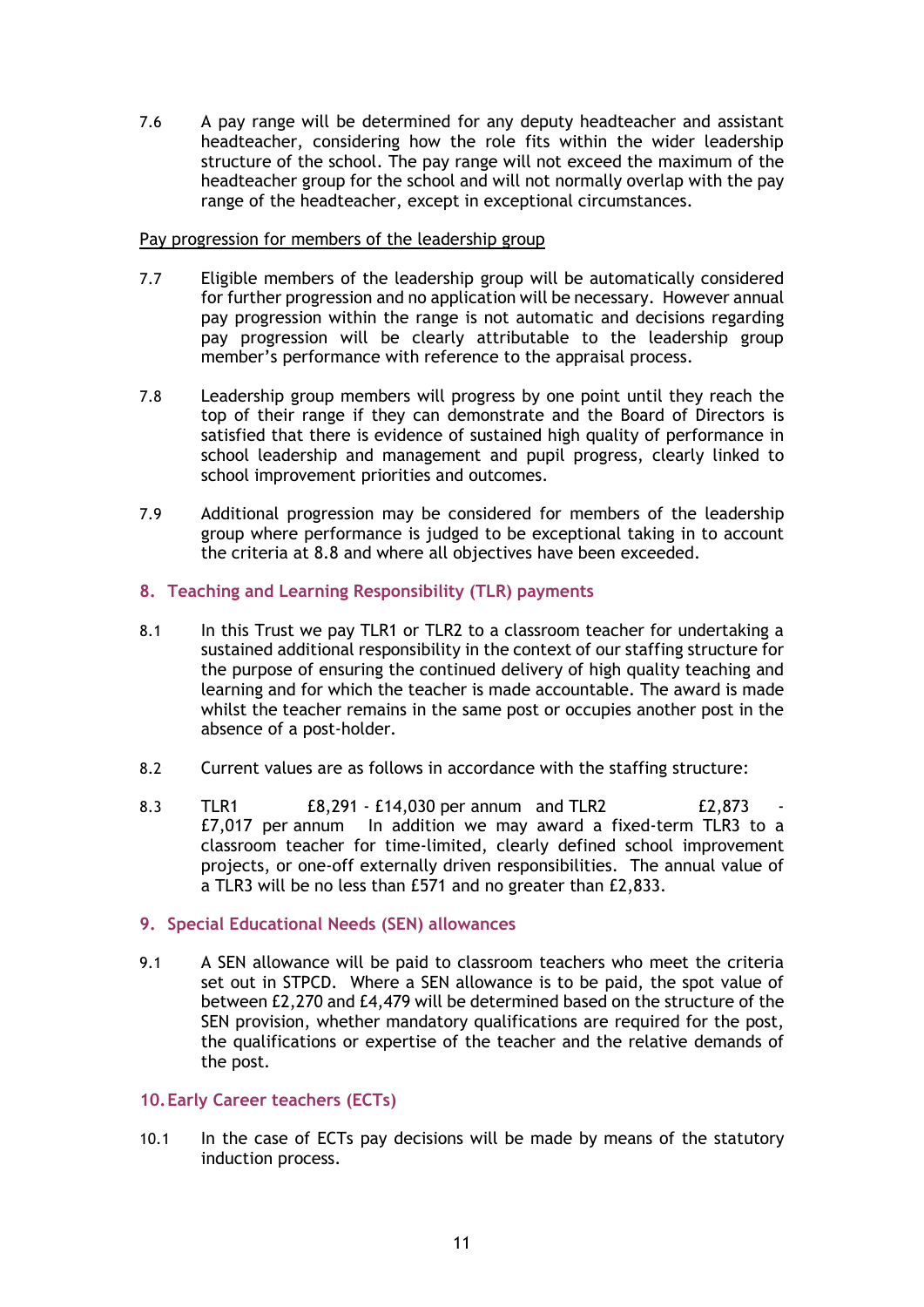10.2 Eligible ECTs will be automatically considered for progression and no application will be necessary. However annual pay progression within the range is not automatic and decisions regarding pay progression will be clearly attributable to the ECT's performance with reference to the statutory induction process including the outcome of the formal assessments

#### <span id="page-11-0"></span>**11.Part time teachers**

11.1 Teachers who work less than a standard working week are deemed to be part time. Their hours and working time obligations will be set out in their contracts of employment and in line with the provisions of STPCD. The pay of part time teachers will be determined in the same way as full time teachers and any increase in pay will be paid pro rata to full time equivalent salary rates.

#### <span id="page-11-1"></span>**12.Short notice/supply teachers**

12.1 Teachers employed on a day-to-day or other short notice basis will be paid on a daily basis calculated on the assumption that a full working year consists of 195 days; periods of employment for less than a day being calculated prorata. They will be paid the agreed rate for the job and are not subject to the appraisal process.

#### <span id="page-11-2"></span>**13.Pay protection**

13.1 Pay protection arising from changes to pay and structure will be in line with the provisions of STPCD.

#### <span id="page-11-3"></span>**14.Absence and pay progression**

- 14.1 Employees who are absent long term (including but not limited to maternity leave and long term sick leave due to a disability) are still eligible to be considered for pay progression.
- 14.2 The Trust will take into account the criteria set out in this policy, but use the period of time prior to the employee commencing their period of absence. In most cases this will be the preceding year or two years for progression on to the upper pay range. If there is sufficient time for assessment in the current cycle, that period may also be considered.

#### <span id="page-11-4"></span>**15.Appeals**

- 15.1 The steps of the pay appeals process perform the function of the grievance procedure on pay matters and so employees will not be able to raise the complaint under the school grievance procedure following conclusion of a pay appeal.
- 15.2 Employees may be represented by a recognised trade union or colleague at any formal stage of this procedure. The employee is responsible for making these arrangements and for providing their representative with any paperwork they require for the hearing. The teacher should inform the chair of the appeals panel who their chosen companion is, in good time before the hearing.

#### Informal discussion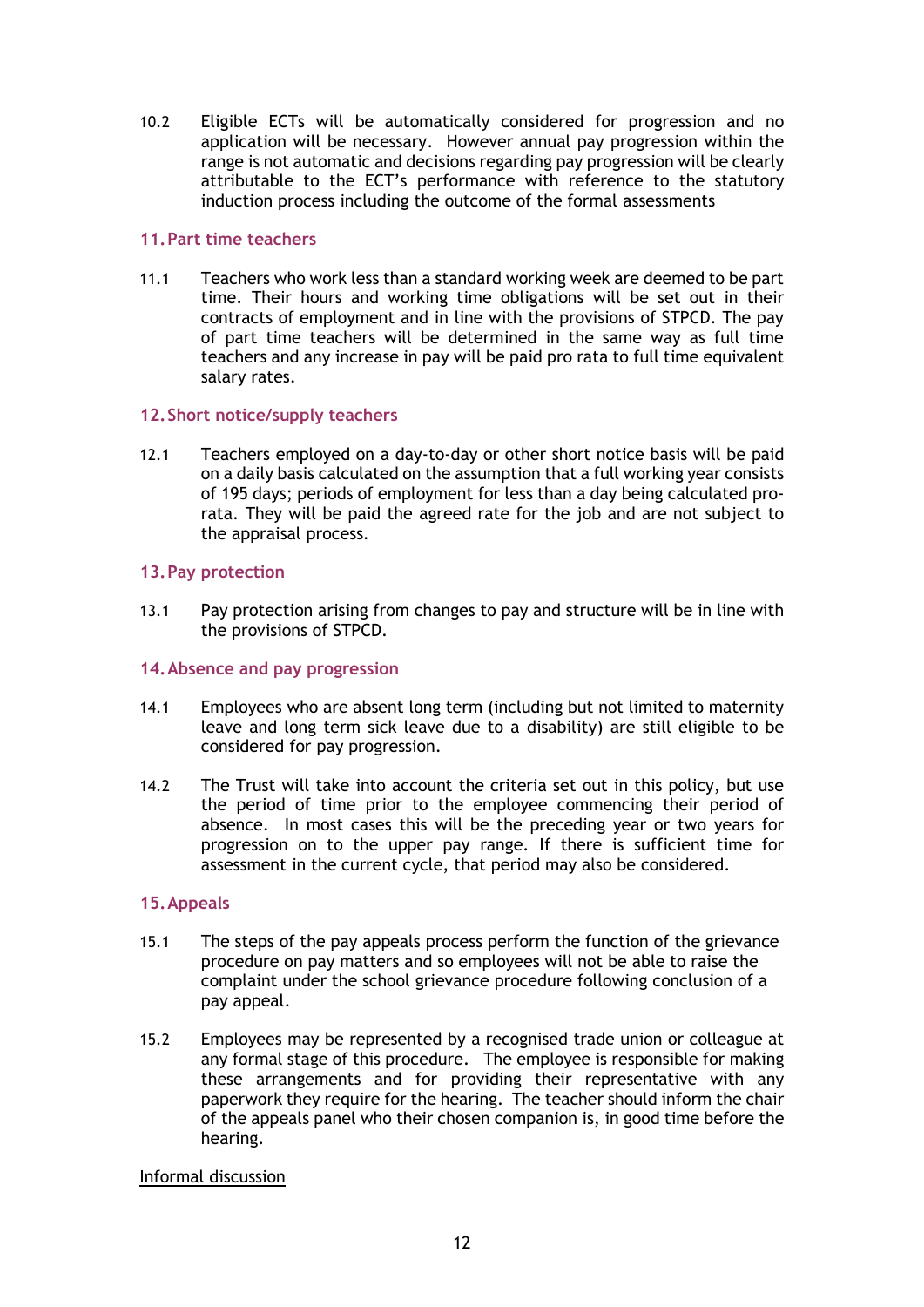- 15.3 As part of the normal salary review process, the Head Teacher will inform the teacher of the pay decision. Upon receipt of written notification of the pay decision, if the teacher is dissatisfied they should first discuss the decision with the Head Teacher within 5 working days of receipt of the notification.
- 15.4 This discussion gives an opportunity for a teacher to discuss the decision on their pay, to gain an understanding of why the pay recommendation and decision were made and to resolve issues quickly and informally. If this does not resolve an issue, a teacher may follow the formal procedure set out below.

# Stage One

- 15.5 If, following discussion with the Head teacher, the teacher remains dissatisfied, they can make a formal appeal in writing within 5 working days of the discussion with the Head teacher to the committee who made the decision. The possible grounds for appeal are:
	- (a) incorrectly applied any provision of the STPCD;
	- (b) failed to have proper regard for statutory guidance;
	- (c) failed to take proper account of relevant evidence;
	- (d) took account of irrelevant or inaccurate evidence;
	- (e) was biased; or
	- (f) unlawfully discriminated against the teacher.
- 15.6 Appeals against pay decisions should be made in writing and addressed to Board of Directors stating the grounds of their appeal in accordance with 16.5 above.
- 15.7 The panel who made the decision (or a representative from) will convene a meeting to consider the appeal as soon as is practically possible. The employee will be invited in writing, giving a minimum of 5 days' notice and copies of any relevant documents to be considered at the meeting will be enclosed.
- 15.8 The teacher will have the opportunity to make representations to the [state name of panel] panel or their representative and a school representative will also attend to present the management case. A note taker will also be present.
- 15.9 The panel or their representative will review their decision and will confirm the outcome in writing to the teacher within 5 days.

#### Stage Two

- 15.10 If a teacher wishes to appeal against the decision made at Stage One, they may do within 5 working days of the written decision on the grounds that the committee who made the decision:
	- (a) incorrectly applied any provision of the STPCD;
	- (b) failed to have proper regard for statutory guidance;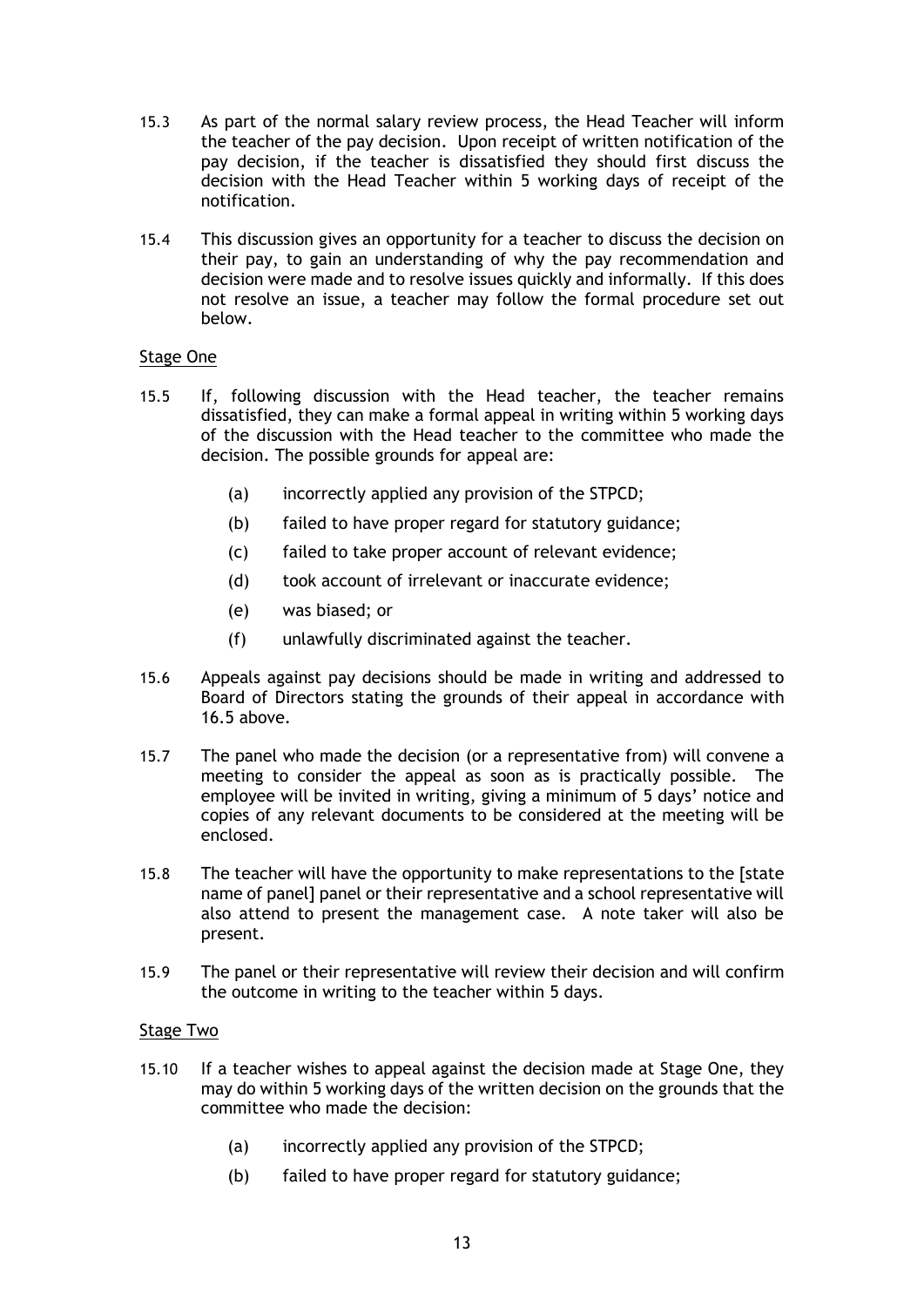- (c) failed to take proper account of relevant evidence;
- (d) took account of irrelevant or inaccurate evidence;
- (e) was biased; or
- (f) unlawfully discriminated against the teacher.
- 15.11 Appeals against the decision at Stage One should be made in writing and addressed to the Appeals Committee of the Board of Directors stating the grounds of their appeal in accordance with 16.10 above.
- 15.12 Upon receipt an appeals panel of three different directors who have not been involved in the original decision will convene a meeting to consider the appeal as soon as is practicably possible. The employee will be invited in writing, giving a minimum of five days' notice and copies of any relevant documents to be considered at the hearing will be enclosed.
- 15.13 The teacher will have the opportunity to make representations to the appeals panel and a representative of the original decision making panel will also attend. A note taker will also be present.
- 15.14 The decision of the panel will be confirmed in writing to the teacher within 5 days. The appeal panel's decision is final; there is no further right of appeal.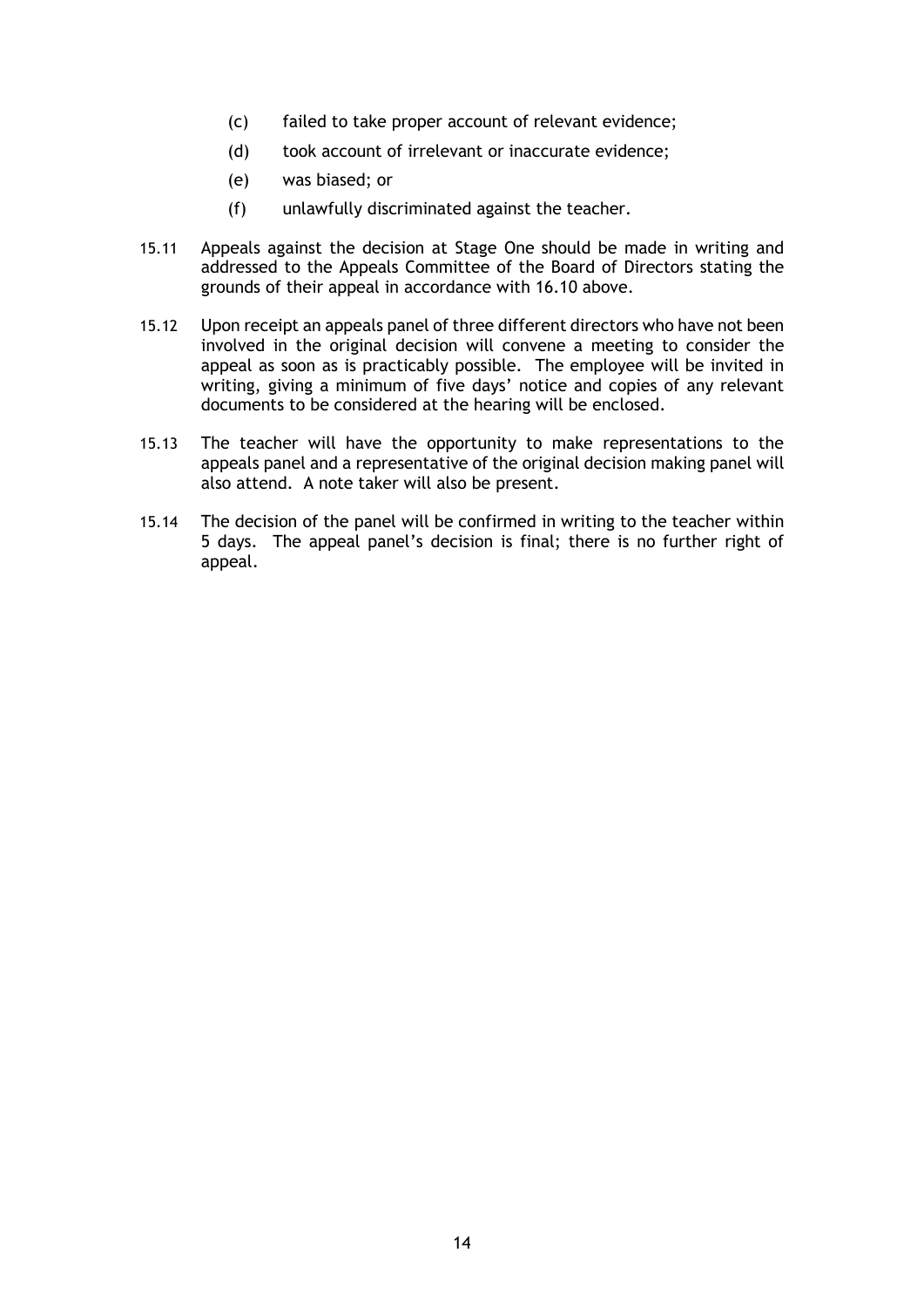# <span id="page-14-0"></span>**SECTION C – DETERMINING SUPPORT STAFF PAY**

# <span id="page-14-1"></span>**1. Pay reviews**

1.1 The Board of Directors will ensure that each member of support staff's salary is reviewed annually with effect from 1 April if eligible.

## <span id="page-14-2"></span>**2. Salary scales**

2.1 The salary scales used will be in accordance with the Green Book pay scales.

#### <span id="page-14-3"></span>**3. Job descriptions**

- 3.1 The Head Teacher in conjunction with the line manager of the role will ensure that an up to date job description is available for each post which identifies the appropriate duties.
- 3.2 The job description will be reviewed as appropriate or when duties or responsibilities have changed and it will be amended to reflect the current role; although it should be recognised that job descriptions are not intended to list all tasks. An employee may request changes to their job description if they feel their duties or responsibilities have changed significantly. If appropriate, consideration may be given to whether the grade for the post should be re-determined and if it is, the post holder will be paid the new grade from a date determined by the Head Teacher. If the assessment results in a lower grade, the employee may be entitled to salary protection in accordance with their terms and conditions of employment.

#### <span id="page-14-4"></span>**4. Basic pay determination on appointment**

- 4.1 The Trust will determine the grade for a vacancy prior to advertising it which will be identified on the job description. On appointment the Head Teacher will determine the appropriate point within the grade to be offered to the successful candidate (which will usually be the bottom point of the grade). However in making such determinations, this may take in to account a range of factors, including:
	- (a) the nature of the post
	- (b) the level of qualifications, skills and experience required
	- (c) market conditions
	- (d) the wider Trust context and strategic priorities

# <span id="page-14-5"></span>**5. Incremental progression**

5.1 If the employee has more than 6 months' service in their role at 1 April, they are eligible for an increment subject to satisfactory service. This will be paid annually with effect from 1 April until the employee reaches the top of their scale.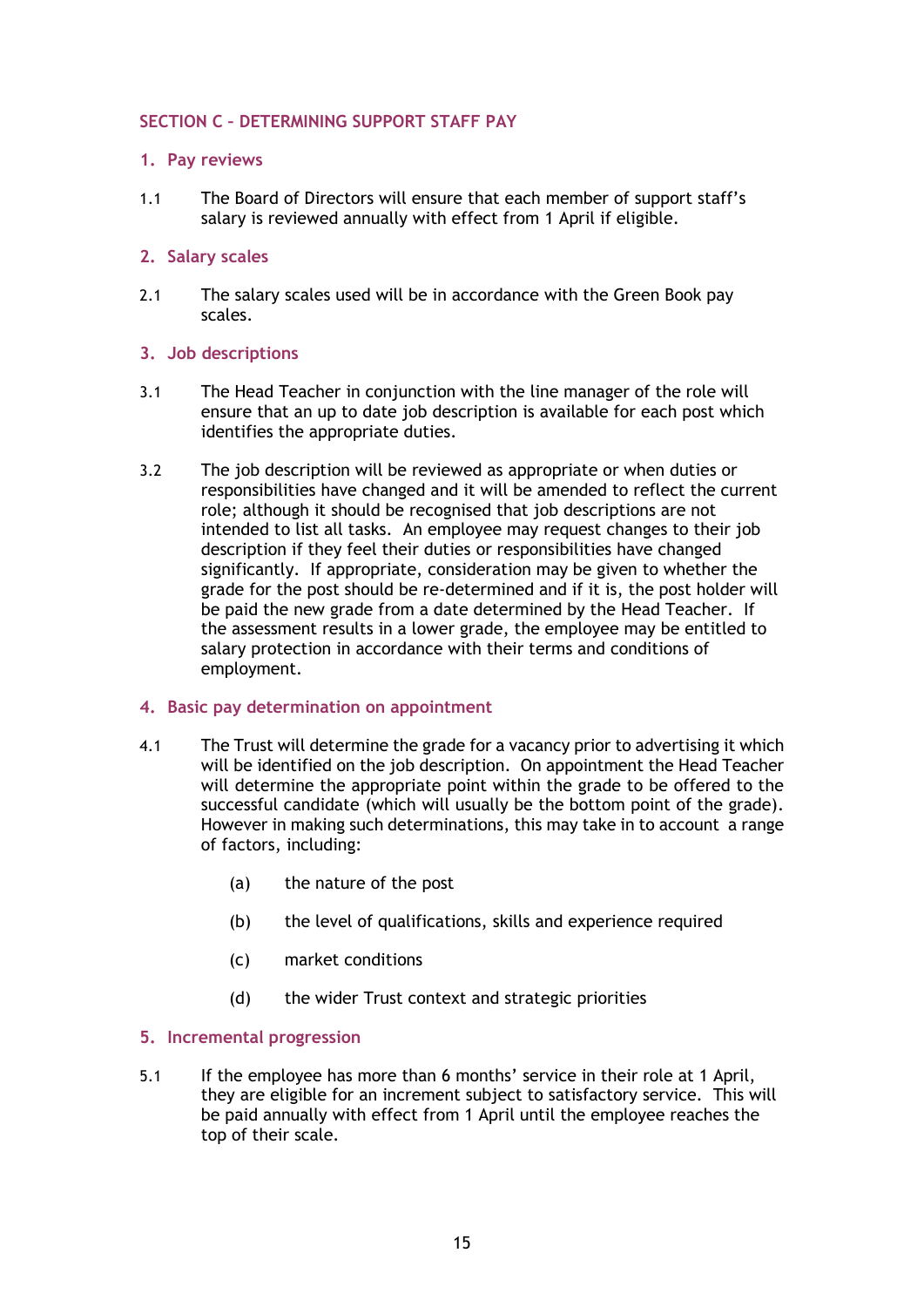- 5.2 If the employee has less than 6 months' service in their role at 1 April, the first increment will not be paid until six months after their appointment subject to satisfactory service. Subsequent increments will be payable on 1 April in line with paragraph 5.1 of this policy.
- 5.3 Incremental progression is subject to satisfactory service and as such may be withheld where there are concerns about an employee's performance, such as achievement of objectives under the school's appraisal policy or wider performance concerns during the appraisal year. Where concerns arise, these will be discussed with the employee and a support plan put in place. In cases where incremental progression is withheld, the employee will receive confirmation of this in writing including the reasons and informing them of their right of appeal. Pay progression may be refused without recourse to the capability procedure.

# <span id="page-15-0"></span>**6. Honoraria**

- 6.1 An honorarium may be paid on a temporary basis where an employee is offered and agrees to:
	- (a) undertake higher level work in addition to their normal duties
	- (b) 'act up' for at least four weeks in to a higher graded post which has become temporarily vacant, for example, due to sick leave
- 6.2 The Head Teacher will determine the amount of this payment. Where the employee is undertaking higher level work not equivalent to a higher graded post, a fixed sum will be agreed. Where the employee is acting up and if carrying out the full responsibilities of the role, the payment will usually be the difference between the minimum point of the higher graded role and their current salary.
- 6.3 The employee will return to their substantive post and salary when they are no longer required to undertake the higher level work or 'act up'.
- 6.4 This should usually only be a temporary solution and the Headteacher should consider whether it may be more appropriate to advertise the post or duties on a fixed term basis.

# <span id="page-15-1"></span>**7. Appeals**

7.1 A member of support staff has the right to appeal against a decision that affects their pay. The principles of the appeals process for teachers apply (set out in Section B, paragraph 16) however the Green Book replaces STPCD at 16.5(a) and 16.10(a).